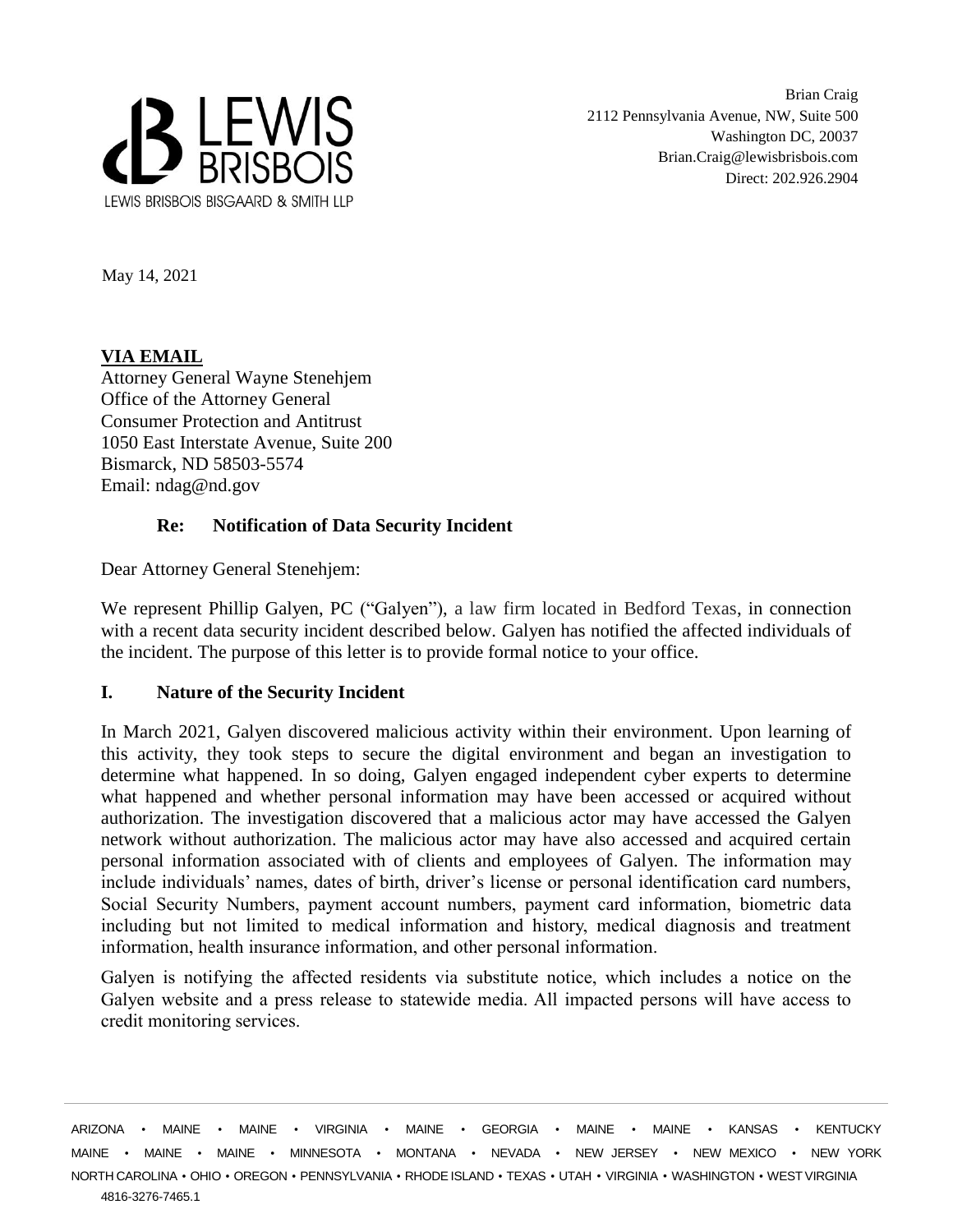May 13, 2021 Page 2

### **II. Number of North Dakota Residents Affected**

Over the course of the investigation, Galyen determined that some data was accessed within their environment. However, due to the nature of the environment and the forensic evidence available, Galyen was not able to determine exactly which information may have been accessed. Galyen's clients are primarily located in Texas, but they do have some clients throughout the country. As a result, Galyen is notifying all potentially affected North Dakota residents via substitute notice.

### **III. Actions Taken in Response to the Incident**

As soon as Galyen detected a potential incident, it launched an investigation, engaged a digital forensics firm, and worked to determine whether any personal information was accessed or acquired without authorization. This includes working with leading cybersecurity experts to enhance the security of their digital environment.

Galyen submitted a press release to statewide media and placed a notice of the incident on their website. Galyen is also offering identity theft protection services through IDX, the data breach and recovery services expert. IDX identity protection services include: 12 months of credit and Cyberscan monitoring, a \$1,000,000 insurance reimbursement policy, and fully managed ID theft recovery services.

#### **IV. Contact Information**

If you have any questions or need additional information, please do not hesitate to contact me at 202.926.2904 or Brian.Craig@lewisbrisbois.com.

Very truly yours,<br>Person Crain

Brian Craig of LEWIS BRISBOIS BISGAARD & SMITH LLP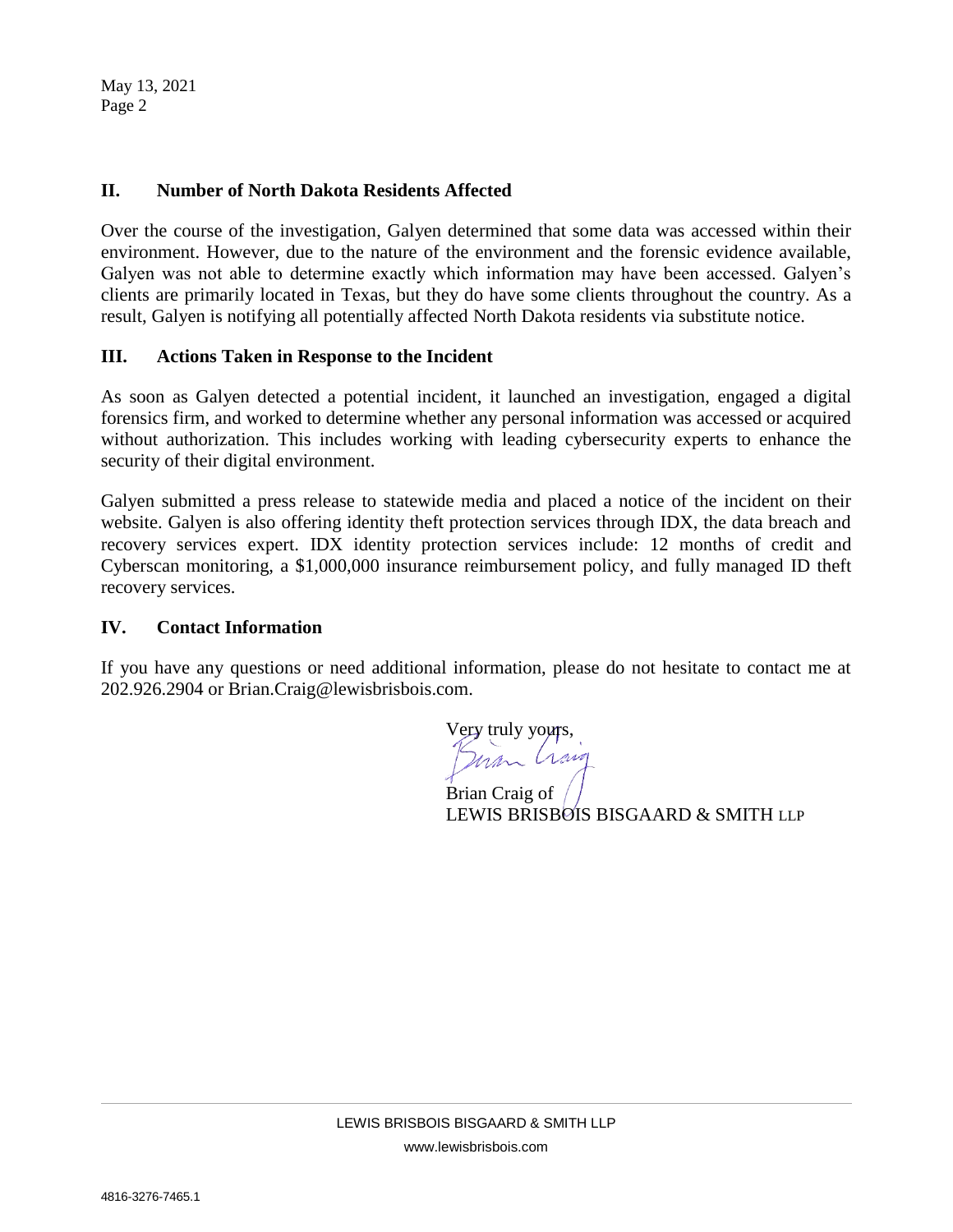# **Notice of Potential Data Security Incident**

**May 14, 2021 -** A recent potential data security incident experienced by Phillip Galyen P.C. ("Galyen") may have impacted personal information of clients and employees of Galyen. At Galyen, we take the privacy and security of individuals personal information very seriously. We are posting this notification to inform the public about steps individuals can take to protect personal information.

**What Happened?** In March 2021, the Galyen IT department discovered unusual activity within their network environment. Galyen conducted an investigation and hired independent computer forensic investigators to help determine what happened. The investigation discovered that a malicious actor may have accessed the Galyen network without authorization. The malicious actor may have accessed and acquired certain personal information associated with clients and employees of Galyen.

**What Information Was Involved?** This incident may have involved information individuals provided to Galyen in connection with their representation or employment. The information may include individuals' names, dates of birth, driver's license or personal identification card numbers, Social Security Numbers, payment account numbers, payment card information, biometric data including but not limited to medical information and history, medical diagnosis and treatment information, health insurance information, and other personal information.

**What Are We Doing?** As soon as the incident was discovered Galyen took the steps described above. Galyen is notifying potentially impacted individuals through this website notice. In addition, Galyen is offering certain individuals who may have been impacted with information about steps they can take to help protect their personal information, along with complimentary credit monitoring and identity remediation services. Further, Galyen reported the incident to the Federal Bureau of Investigation and will provide whatever cooperation is necessary to help prevent fraudulent activity and facilitate prosecution of the perpetrators.

**For more information:** If you have any questions or think your personal information may have been affected, can confirm your connection to Galyen, and would like to inquire about enrolling in the free credit and identity monitoring services, please call 833-752-0861, Monday through Friday from 8:00 AM to 8:00 PM Central Time.

**Steps You Can Take to Protect Your Personal Information:** While Galyen not aware of the misuse of any information involved in this incident, Galyen encourages potentially affected individuals to remain vigilant by taking the following steps:

**Review Your Account Statements and Notify Law Enforcement of Suspicious Activity:** As a precautionary measure, we recommend that you remain vigilant by reviewing your account statements and credit reports closely. If you detect any suspicious activity on an account, you should promptly notify the financial institution or company with which the account is maintained. You also should promptly report any fraudulent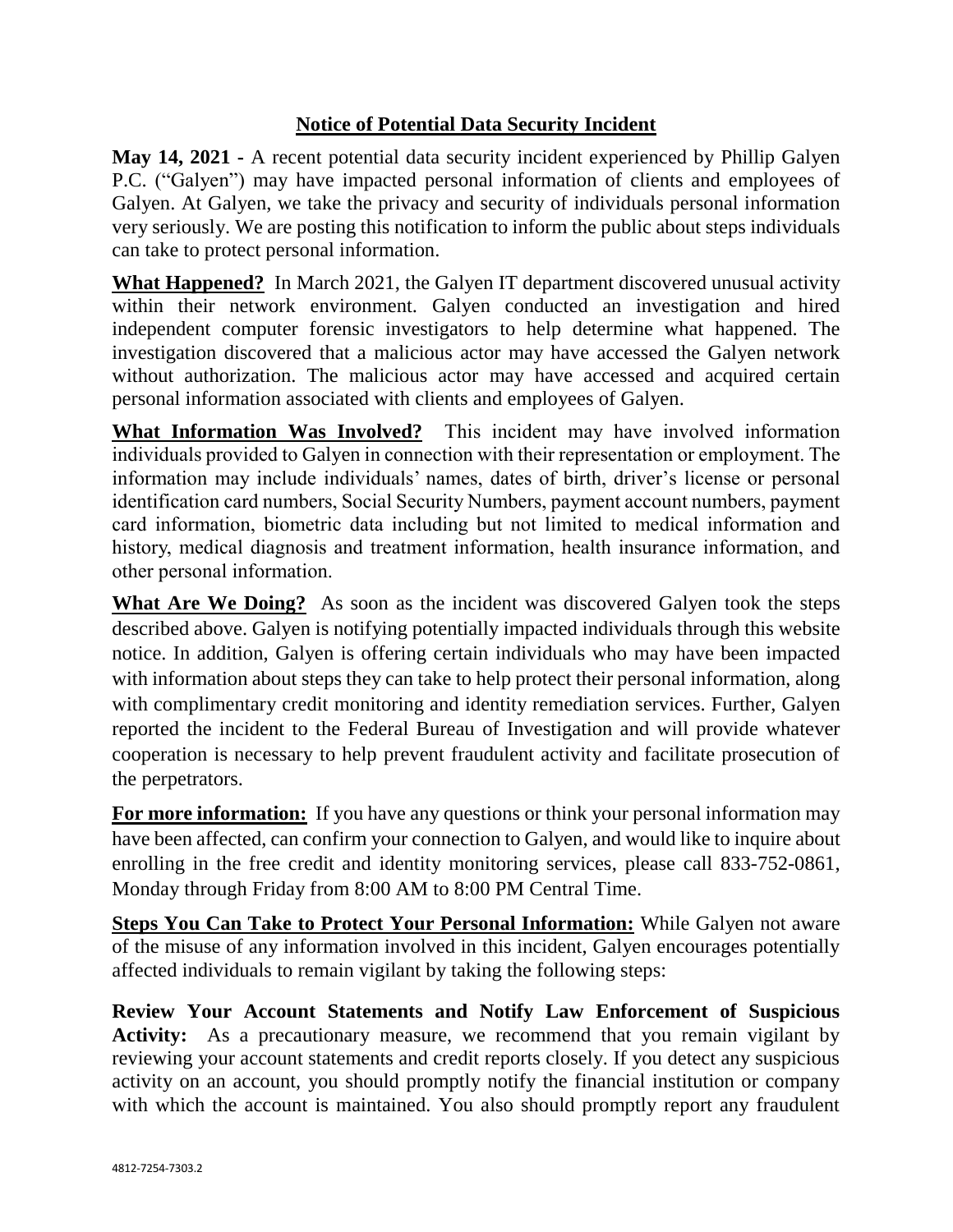activity or any suspected incidence of identity theft to proper law enforcement authorities, your state attorney general, and/or the Federal Trade Commission (FTC). Under Rhode Island and Massachusetts law, you have the right to file a police report in connection with this incident.

| <b>Federal Trade</b><br><b>Commission</b>                      | <b>Rhode Island</b><br><b>Attorney General</b> | <b>Maryland Attorney</b><br><b>General</b> | <b>North Carolina</b><br><b>Attorney General</b> |
|----------------------------------------------------------------|------------------------------------------------|--------------------------------------------|--------------------------------------------------|
| 600 Pennsylvania Ave,                                          | 150 South Main Street                          | 200 St. Paul Place                         | 9001 Mail Service                                |
| <b>NW</b>                                                      | Providence, RI 02903                           | Baltimore, MD 21202                        | Center                                           |
| Washington, DC                                                 | http://www.riag.ri.gov                         | oag.state.md.us                            | Raleigh, NC 27699                                |
| 20580                                                          | 401-274-4400                                   | 1-888-743-0023                             | ncdoj.gov                                        |
| consumer.ftc.gov, and<br>www.ftc.gov/idtheft<br>1-877-438-4338 |                                                |                                            | 1-877-566-7226                                   |

**Copy of Credit Report:** You may obtain a free copy of your credit report from each of the three major credit reporting agencies once every 12 months by visiting [http://www.annualcreditreport.com/,](http://www.annualcreditreport.com/) calling toll-free 877-322-8228, or by completing an Annual Credit Report Request Form and mailing it to Annual Credit Report Request Service, P.O. Box 105281, Atlanta, GA 30348. You can print this form at [https://www.annualcreditreport.com/cra/requestformfinal.pdf.](https://www.annualcreditreport.com/cra/requestformfinal.pdf) You also can contact one of the following three national credit reporting agencies:

| <b>TransUnion</b>  | <b>Experian</b>  | Equifax           | <b>Free Annual Report</b>  |
|--------------------|------------------|-------------------|----------------------------|
| P.O. Box 1000      | P.O. Box 9532    | P.O. Box 105851   | P.O. Box 105281            |
| Chester, PA19016   | Allen, TX 75013  | Atlanta, GA 30348 | Atlanta, GA 30348          |
| 1-800-909-8872     | 1-888-397-3742   | 1-800-685-1111    | 1-877-322-8228             |
| www.transunion.com | www.experian.com | www.equifax.com   | www.annualcreditreport.com |

**Fraud Alert:** You may want to consider placing a fraud alert on your credit report. An initial fraud alert is free and will stay on your credit file for at least 90 days. The alert informs creditors of possible fraudulent activity within your report and requests that the creditor contact you prior to establishing any accounts in your name. To place a fraud alert on your credit report, contact any of the three credit reporting agencies identified above. Additional information is available at [http://www.annualcreditreport.com.](http://www.annualcreditreport.com/)

**Security Freeze:** Under U.S. law, you have the right to put a security freeze on your credit file for up to one year at no cost. This will prevent new credit from being opened in your name without the use of a PIN number that is issued to you when you initiate the freeze. A security freeze is designed to prevent potential creditors from accessing your credit report without your consent. As a result, using a security freeze may interfere with or delay your ability to obtain credit. You must separately place a security freeze on your credit file with each credit reporting agency. In order to place a security freeze, you may be required to provide the consumer reporting agency with information that identifies you including your full name, Social Security number, date of birth, current and previous addresses, a copy of your state-issued identification card, and a recent utility bill, bank statement or insurance statement.